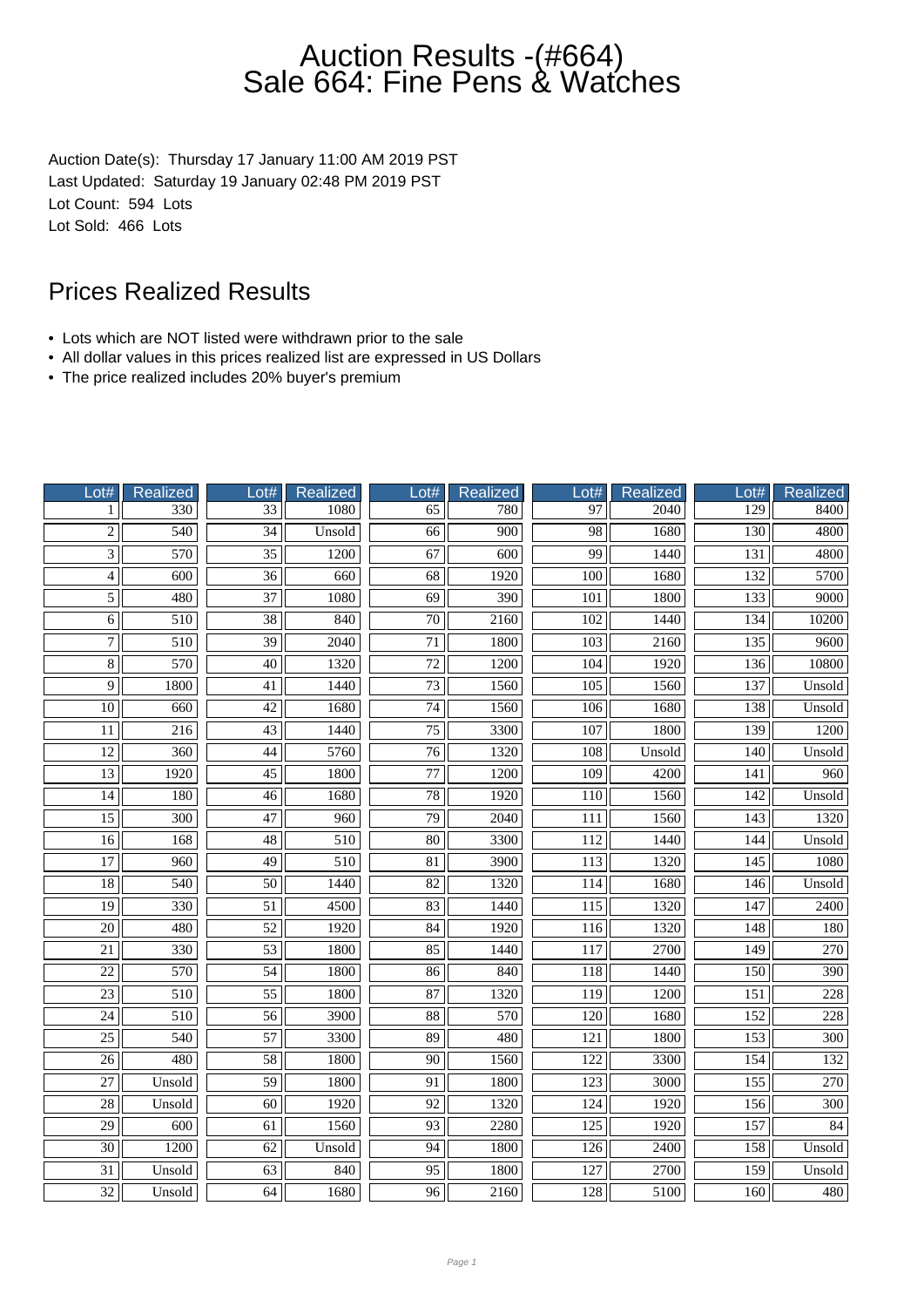Auction Date(s): Thursday 17 January 11:00 AM 2019 PST Last Updated: Saturday 19 January 02:48 PM 2019 PST Lot Count: 594 Lots Lot Sold: 466 Lots

- Lots which are NOT listed were withdrawn prior to the sale
- All dollar values in this prices realized list are expressed in US Dollars
- The price realized includes 20% buyer's premium

| Lot#             | Realized         | Lot#             | Realized        | ot#              | Realized         | $_0$ ot#         | Realized         | Lot#             | Realized         |
|------------------|------------------|------------------|-----------------|------------------|------------------|------------------|------------------|------------------|------------------|
| 161              | 180              | 193              | 720             | $\overline{225}$ | Unsold           | 257              | $\overline{300}$ | 289              | 900              |
| 162              | 144              | 194              | Unsold          | 226              | 330              | 258              | 360              | 290              | 390              |
| 163              | $\overline{60}$  | 195              | Unsold          | 227              | Unsold           | 259              | 228              | 291              | 270              |
| 164              | 108              | 196              | 1440            | 228              | Unsold           | 260              | 390              | 292              | 780              |
| $\overline{165}$ | 192              | 197              | Unsold          | 229              | Unsold           | 261              | 1200             | 293              | 270              |
| 166              | 84               | 198              | 3600            | 230              | Unsold           | 262              | 660              | $\overline{294}$ | 240              |
| 167              | $\overline{270}$ | 199              | 156             | $\overline{231}$ | $\overline{540}$ | $\overline{263}$ | $\overline{900}$ | $\overline{295}$ | $\overline{300}$ |
| 168              | Unsold           | 200              | 600             | $\overline{232}$ | Unsold           | 264              | 960              | 296              | 390              |
| 169              | Unsold           | 201              | 180             | 233              | 3300             | 265              | 900              | 297              | 300              |
| 170              | 84               | 202              | 240             | 234              | 2700             | 266              | 600              | 298              | 330              |
| 171              | 192              | 203              | 840             | 235              | 900              | 267              | 420              | 299              | 420              |
| $\overline{172}$ | Unsold           | 204              | 360             | 236              | 1560             | 268              | Unsold           | 300              | 300              |
| 173              | Unsold           | $\overline{205}$ | $\overline{72}$ | 237              | 2280             | $\overline{269}$ | Unsold           | $\overline{301}$ | 420              |
| 174              | Unsold           | 206              | 84              | 238              | 480              | 270              | 270              | $\overline{302}$ | 300              |
| $\overline{175}$ | $\overline{96}$  | 207              | Unsold          | 239              | 330              | $\overline{271}$ | 270              | 303              | 144              |
| 176              | 108              | 208              | Unsold          | 240              | 390              | 272              | Unsold           | 304              | 84               |
| 177              | $\overline{84}$  | $\overline{209}$ | Unsold          | $\overline{241}$ | $\overline{360}$ | $\overline{273}$ | 330              | $\overline{305}$ | $\overline{960}$ |
| 178              | 120              | $\overline{210}$ | Unsold          | $\overline{242}$ | 480              | 274              | 216              | $\overline{306}$ | 420              |
| 179              | 240              | $\overline{211}$ | $\overline{72}$ | $\overline{243}$ | 570              | $\overline{275}$ | 390              | 307              | 240              |
| 180              | Unsold           | 212              | 240             | 244              | 660              | 276              | 360              | 308              | 84               |
| 181              | Unsold           | 213              | Unsold          | 245              | Unsold           | 277              | 360              | 309              | 168              |
| 182              | 360              | 214              | Unsold          | 246              | 48               | 278              | 168              | 310              | $\overline{240}$ |
| 183              | Unsold           | $\overline{215}$ | 120             | $\overline{247}$ | Unsold           | $\overline{279}$ | Unsold           | $\overline{311}$ | $\overline{120}$ |
| $\overline{184}$ | Unsold           | 216              | Unsold          | 248              | 510              | 280              | 390              | $\overline{312}$ | 96               |
| 185              | Unsold           | 217              | 240             | 249              | 510              | 281              | 240              | $\overline{313}$ | 144              |
| 186              | Unsold           | 218              | Unsold          | 250              | 840              | 282              | 144              | 314              | Unsold           |
| 187              | Unsold           | 219              | Unsold          | $\overline{251}$ | 900              | 283              | 216              | 315              | Unsold           |
| 188              | Unsold           | 220              | 3300            | $\overline{252}$ | 420              | 284              | 240              | $\overline{316}$ | 204              |
| 189              | Unsold           | 221              | 2040            | $\overline{253}$ | $\overline{330}$ | $\overline{285}$ | Unsold           | $\overline{317}$ | 192              |
| 190              | Unsold           | 222              | 660             | 254              | 330              | 286              | 1140             | 318              | 216              |
| 191              | Unsold           | $\overline{223}$ | Unsold          | 255              | 390              | 287              | 960              | 319              | 360              |
| 192              | Unsold           | 224              | 900             | 256              | 330              | 288              | 900              | 320              | 144              |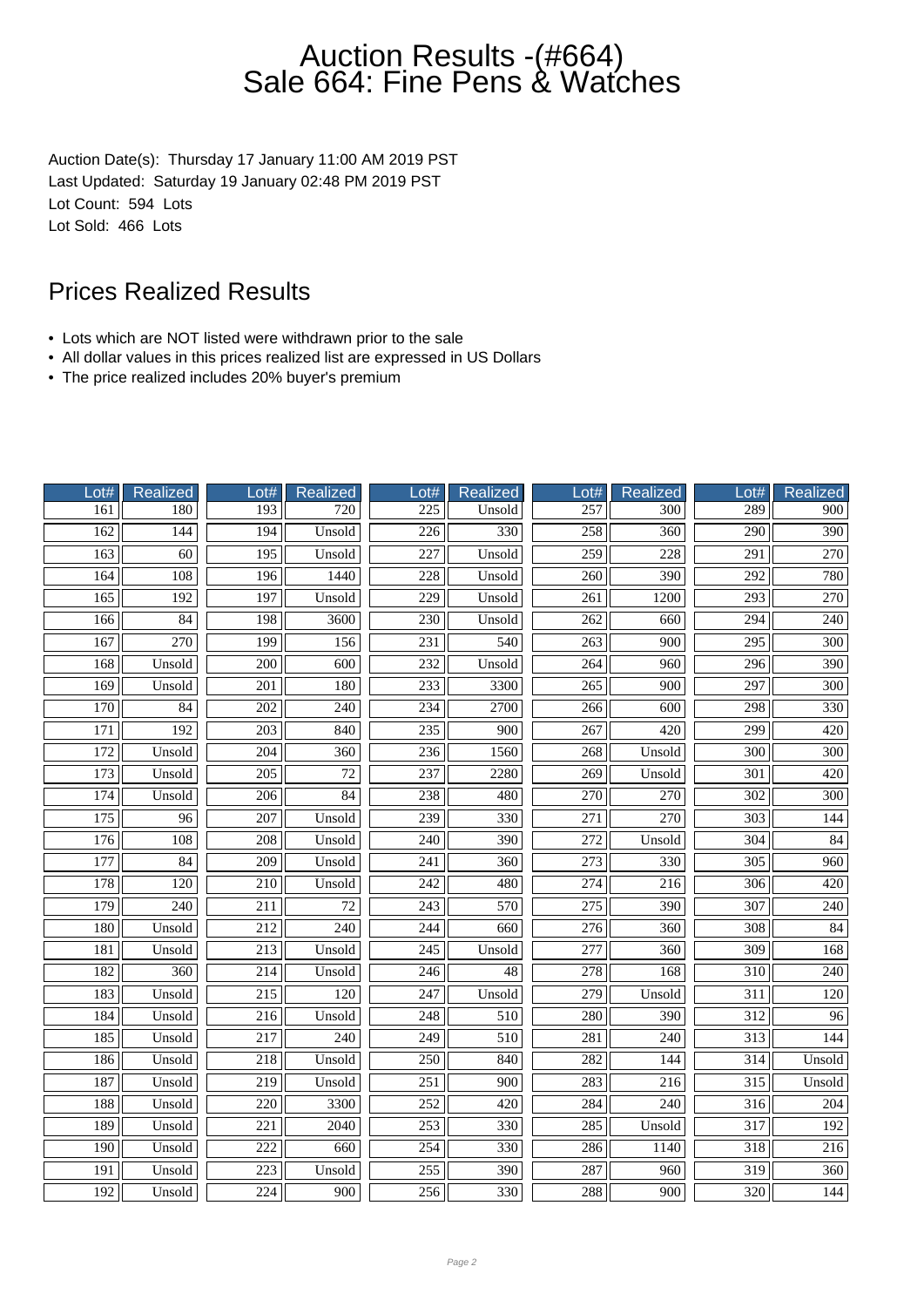Auction Date(s): Thursday 17 January 11:00 AM 2019 PST Last Updated: Saturday 19 January 02:48 PM 2019 PST Lot Count: 594 Lots Lot Sold: 466 Lots

- Lots which are NOT listed were withdrawn prior to the sale
- All dollar values in this prices realized list are expressed in US Dollars
- The price realized includes 20% buyer's premium

| Lot#             | <b>Realized</b>  | Lot#             | <b>Realized</b>  | Lot#             | Realized         | Lot#             | <b>Realized</b>  | Lot#             | Realized        |
|------------------|------------------|------------------|------------------|------------------|------------------|------------------|------------------|------------------|-----------------|
| 321              | 270              | 353              | 84               | 385              | 420              | 417              | 192              | 449              | Unsold          |
| $\overline{322}$ | 480              | 354              | Unsold           | 386              | 156              | 418              | 300              | 450              | 480             |
| $\overline{323}$ | 144              | 355              | Unsold           | 387              | 144              | 419              | 168              | $\overline{451}$ | 840             |
| 324              | 270              | 356              | 108              | 388              | 132              | 420              | 156              | 452              | 270             |
| 325              | 240              | 357              | 84               | 389              | 900              | 421              | 180              | 453              | 204             |
| 326              | 240              | 358              | 360              | 390              | 420              | 422              | 270              | 454              | 270             |
| 327              | 270              | 359              | $\overline{270}$ | $\overline{391}$ | 480              | 423              | $\overline{300}$ | $\overline{455}$ | $\overline{72}$ |
| 328              | 180              | 360              | $\overline{240}$ | 392              | 570              | 424              | 330              | 456              | Unsold          |
| 329              | Unsold           | 361              | 228              | 393              | 780              | 425              | 270              | 457              | 600             |
| 330              | 240              | 362              | 132              | 394              | 540              | 426              | 300              | 458              | 660             |
| 331              | 120              | 363              | 156              | 395              | 510              | 427              | 720              | 459              | 780             |
| $\overline{332}$ | $\overline{390}$ | 364              | $\overline{96}$  | $\overline{396}$ | $\overline{96}$  | 428              | $\overline{360}$ | $\overline{460}$ | Unsold          |
| 333              | 180              | $\overline{365}$ | Unsold           | 397              | 108              | $\overline{429}$ | 330              | 461              | 450             |
| 334              | 390              | 366              | Unsold           | 398              | 360              | 430              | 600              | 462              | Unsold          |
| 335              | 330              | 367              | 120              | 399              | 360              | 431              | 300              | 463              | Unsold          |
| 336              | 204              | 368              | 180              | 400              | 156              | 432              | 420              | 464              | 480             |
| 337              | 180              | 369              | 780              | 401              | 510              | 433              | 330              | 465              | Unsold          |
| $\frac{1}{338}$  | 120              | $\overline{370}$ | $\overline{120}$ | 402              | 360              | 434              | 1020             | 466              | Unsold          |
| 339              | 216              | 371              | 156              | 403              | 480              | 435              | 180              | 467              | 60              |
| 340              | 168              | 372              | 168              | 404              | 270              | 436              | 450              | 468              | 3300            |
| 341              | 96               | 373              | 120              | 405              | 168              | 437              | 240              | 469              | 1140            |
| $\overline{342}$ | 96               | 374              | $\overline{120}$ | 406              | $\overline{510}$ | 438              | 192              | 470              | Unsold          |
| $\overline{343}$ | 240              | 375              | 216              | 407              | 300              | 439              | 330              | 471              | Unsold          |
| $\overline{344}$ | 156              | 376              | $\overline{300}$ | 408              | $\overline{360}$ | 440              | 270              | 472              | Unsold          |
| $\overline{345}$ | 96               | 377              | 156              | 409              | Unsold           | 441              | 420              | 473              | 1200            |
| $\overline{346}$ | 840              | 378              | $\overline{204}$ | 410              | 510              | 442              | 270              | 474              | 360             |
| 347              | 1140             | 379              | 132              | 411              | 330              | 443              | 270              | 475              | 960             |
| $\overline{348}$ | 900              | 380              | $\overline{228}$ | $\overline{412}$ | 510              | 444              | 240              | 476              | 960             |
| 349              | 270              | 381              | 360              | 413              | 270              | 445              | 420              | 477              | 1560            |
| $\overline{350}$ | 450              | 382              | 840              | 414              | 1320             | 446              | Unsold           | 478              | 1440            |
| 351              | 450              | 383              | 180              | 415              | 660              | 447              | 660              | 479              | 1800            |
| 352              | 390              | 384              | 720              | 416              | 300              | 448              | 960              | 480              | 600             |